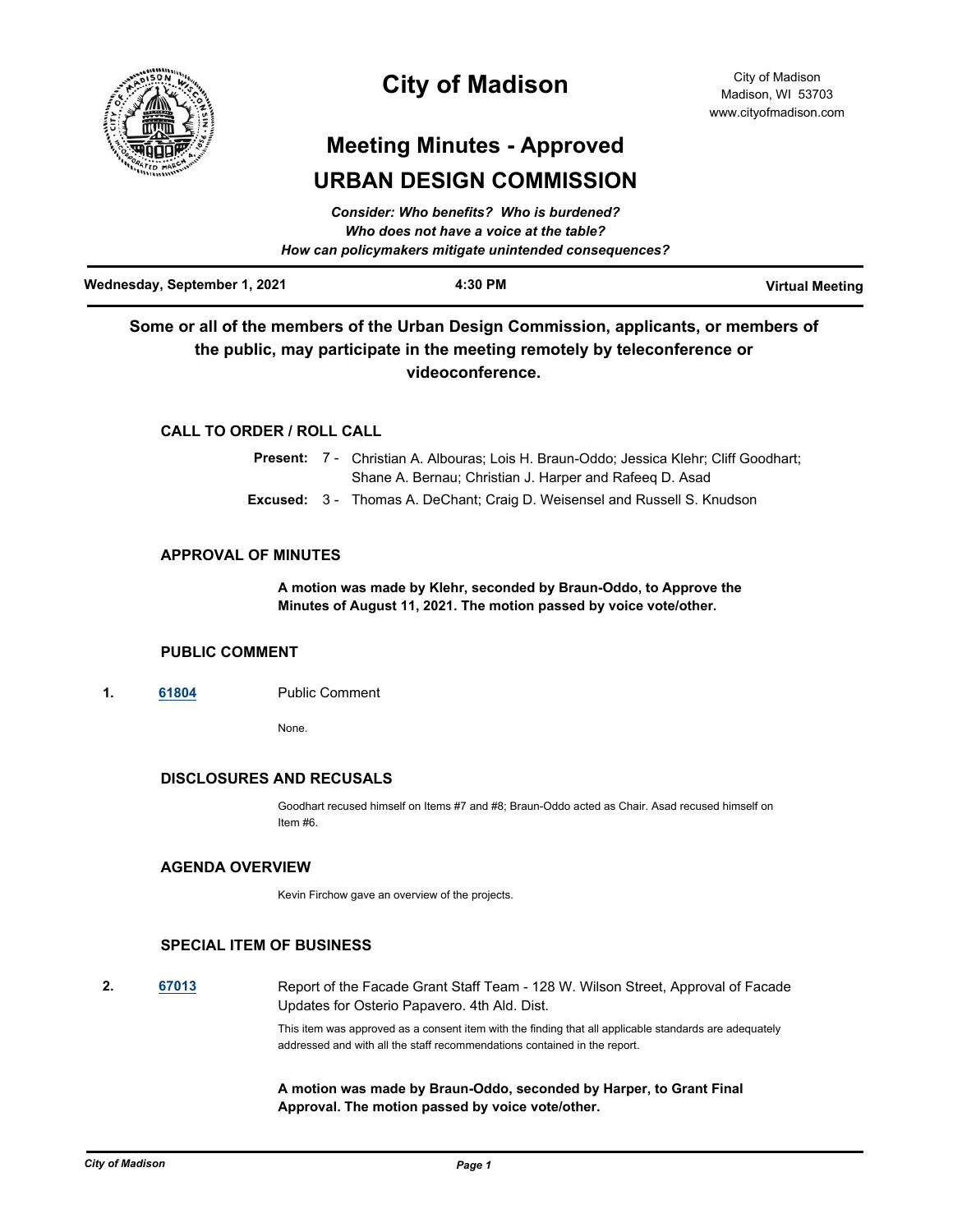## **PUBLIC HEARING ITEMS**

**3. [66691](http://madison.legistar.com/gateway.aspx?m=l&id=/matter.aspx?key=78767)** 1502 West Broadway - Signage Exception. 14th Ald. Dist.

This item was approved as a consent item with the finding that all applicable standards are adequately addressed and with all the staff recommendations contained in the report.

**A motion was made by Braun-Oddo, seconded by Harper, to Grant Final Approval. The motion passed by voice vote/other.**

#### **UNFINISHED BUSINESS**

**4. [63798](http://madison.legistar.com/gateway.aspx?m=l&id=/matter.aspx?key=74244)** 341 State Street, 315-319 W. Gorham Street, 321 W. Gorham Street, 322 W. Johnson Street - New Mixed-Use Building for Student Housing, Retail and Incubator Space. 4th Ald. Dist.

> **A motion was made by Braun-Oddo, seconded by Harper, to Grant Final Approval. The motion passed by the following vote:**

- Ayes: 4 Christian A. Albouras; Lois H. Braun-Oddo; Shane A. Bernau and Christian J. Harper **Noes:** 1 - Jessica Klehr
- **Abstentions:** 1 Rafeeq D. Asad **Excused:** 3 - Thomas A. DeChant; Craig D. Weisensel and Russell S. Knudson **Non Voting:** 1 - Cliff Goodhart

#### **ROLL CALL**

|    |       | Present: 6 - Lois H. Braun-Oddo; Jessica Klehr; Cliff Goodhart; Shane A. Bernau;<br>Christian J. Harper and Rafeeg D. Asad                          |  |  |
|----|-------|-----------------------------------------------------------------------------------------------------------------------------------------------------|--|--|
|    |       | <b>Excused:</b> 4 - Christian A. Albouras; Thomas A. DeChant; Craig D. Weisensel and<br>Russell S. Knudson                                          |  |  |
| 5. | 62784 | 223 S. Pinckney Street - Block 105 Judge Doyle Square Hotel, Final Approval for an<br>Amended Planned Development (PD-GDP-SIP). 4th Ald. Dist.      |  |  |
|    |       | A motion was made by Bernau, seconded by Braun-Oddo, to Grant Final<br>Approval. The motion passed by voice vote/other.                             |  |  |
| 6. | 64302 | 1858-1890 E. Washington Avenue - New Development of a Six-Story Mixed-Use<br>Building Located in Urban Design District (UDD) No. 8. 12th Ald. Dist. |  |  |
|    |       | A motion was made by Braun-Oddo, seconded by Klehr, to Grant Final<br>Approval. The motion passed by voice vote/other.                              |  |  |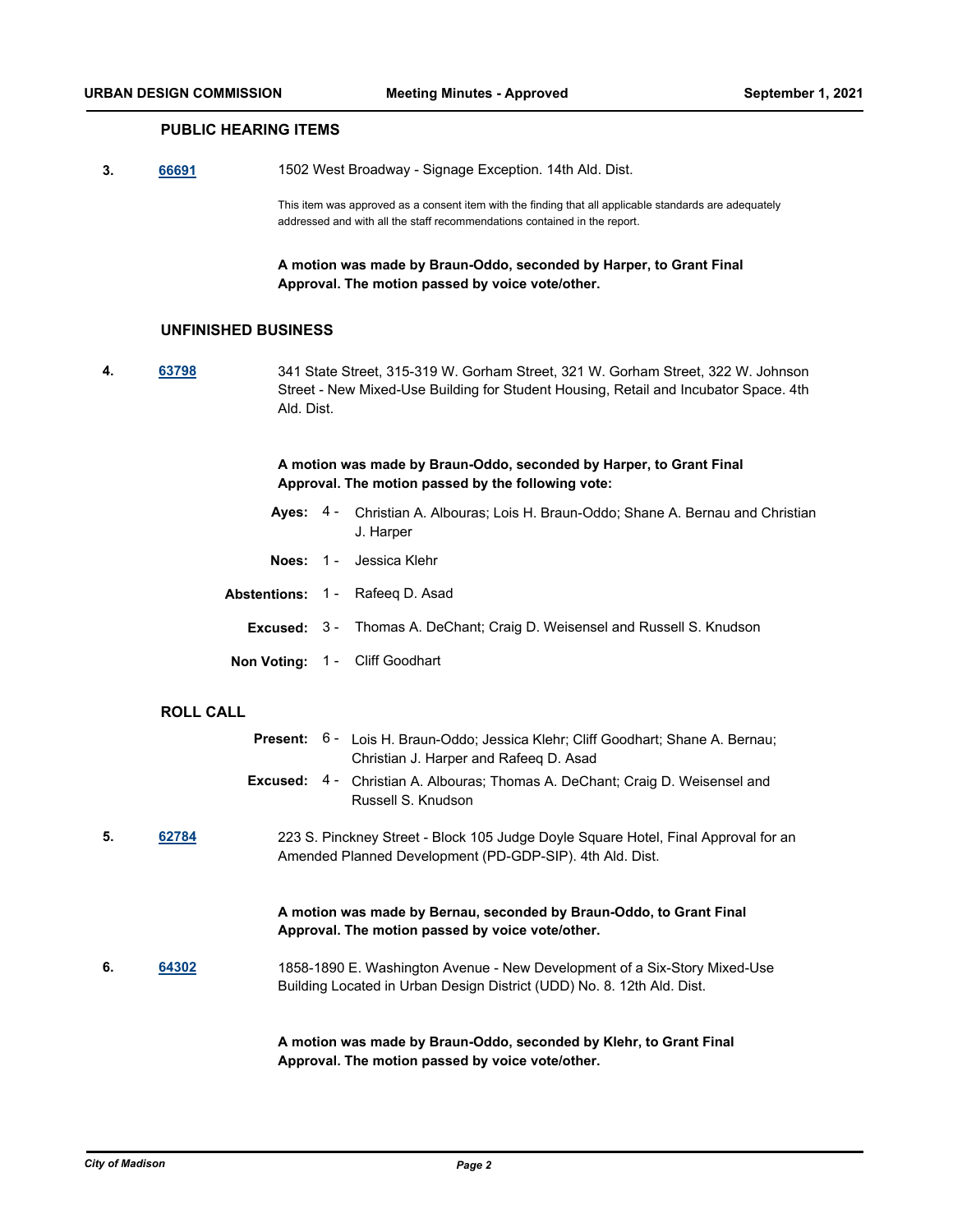#### **NEW BUSINESS**

**7. [66730](http://madison.legistar.com/gateway.aspx?m=l&id=/matter.aspx?key=78791)** 201 S. Gammon Road, Public Building, Renovation and Additions to Madison Memorial High School. 19th Ald. Dist.

> **A motion was made by Klehr, seconded by Bernau, to Grant Final Approval. The motion passed by voice vote/other.**

**8. [66692](http://madison.legistar.com/gateway.aspx?m=l&id=/matter.aspx?key=78768)** 501 E. Badger Road - Public Building, Renovate and Construct Additions to the Southside Elementary School (Currently Badger Rock Middle School). 14th Ald. Dist.

> **A motion was made by Klehr, seconded by Bernau, to Grant Final Approval. The motion passed by voice vote/other.**

**9. [66548](http://madison.legistar.com/gateway.aspx?m=l&id=/matter.aspx?key=78648)** 602 N. Segoe Road - Advisory Recommendation on a Facade Alteration to an Existing Building. 11th Ald. Dist.

> **A motion was made by Klehr, seconded by Braun-Oddo, to Grant Final Approval. The motion passed by voice vote/other.**

#### **INFORMATIONAL PRESENTATIONS**

**10. [66690](http://madison.legistar.com/gateway.aspx?m=l&id=/matter.aspx?key=78766)** 3706 S. Dutch Mill Road - New Construction in Urban Design District (UDD) No. 1. 16th Ald. Dist.

**The Urban Design Commission Received an Informational Presentation**

**11. [67084](http://madison.legistar.com/gateway.aspx?m=l&id=/matter.aspx?key=79083)** 1103 Jenifer Street & 511 N. Ingersoll Street - Planned Development (PD), Pre-Design Conference for Proposed Lot Division and Potential Structure Relocation/New Construction. 6th Ald. Dist.

**The Urban Design Commission Received an Informational Presentation**

### **ITEM FOR REFERRAL**

**12. [57747](http://madison.legistar.com/gateway.aspx?m=l&id=/matter.aspx?key=69032)** 115 W. Doty Street/114 W. Wilson Street/215 S. Hamilton Street - Public Building, Amended Planned Development (PD), New Addition and Renovation of the Existing Public Safety Building. 4th Ald. Dist.

> **A motion was made by Braun-Oddo, seconded by Klehr, to Refer to a future URBAN DESIGN COMMISSION. The motion passed by voice vote/other.**

#### **BUSINESS BY MEMBERS**

**13. [64940](http://madison.legistar.com/gateway.aspx?m=l&id=/matter.aspx?key=75203)** Announcements, Questions and/or Consideration Items for Future Agendas (No Other Action To Be Taken Under This Item)

#### **SECRETARY'S REPORT**